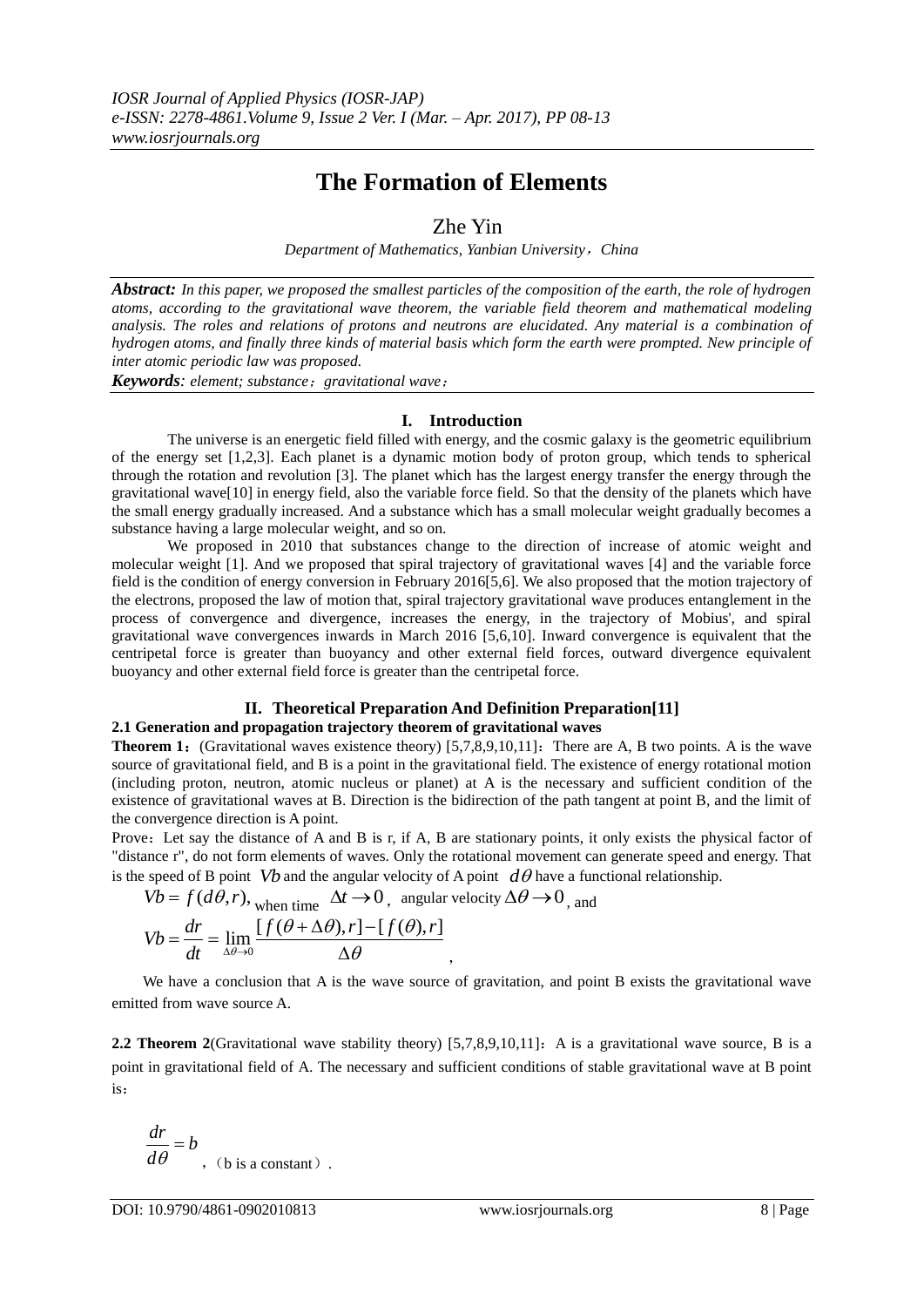Prove: According to Theory 1,  
\n
$$
Vb = \frac{dr}{dt} = \lim_{\Delta \theta \to 0} \frac{[f(\theta + \Delta \theta), r] - [f(\theta), r]}{\Delta \theta},
$$

The necessary and sufficient conditions of stable gravitational wave is that the speed of B point is stable;

The necessary and sufficient conditions of stable speed at B point are that the angular velocity of A point is stable;

The necessary and sufficient conditions of stable angular velocity of A point is that the angular velocity of A point and speed of B point is proportional.

That is,  
\n
$$
\frac{Vb}{d\theta} = \frac{dr}{d\theta} = b
$$
\n(b is a constant)

and,

 $r = a + b\theta$ , (1)

formula  $(1)$  is the equations of gravitational waves, that is the track of gravitational waves.

**Inference of theorem 2:** If a gravitational wave track meet Archimedean spiral, this must be stable gravitational waves.

There is,  $r = a + b\theta$ . r is the distance of A to B; a is the spiral length of A to B; b is the distance between the spirals.

## **2.3 Potential difference existence theorem**

In the relatively stable gravitational wave field, if there is a rotation of the line, then there exists the following theorem.

**Theorem 3:** The potentials at each point on an independent rotation line are equal and homomorphic.

In the relatively stable gravitational wave field, there are two different rays emanating from the same point A, each having two points B and C, respectively.

**Theorem 4**: The two rays AB and AC at point A rotate at the same time in the clockwise (or anticlockwise) direction, and the potential difference between A and B is generated according to the entanglement of the helix trajectory and the electron. Similarly, a potential difference between A and C is also generated. And the entanglement force at point A and B is small.

**Inference of theory 4**: there is a plane gravitational wave field, then the maximum potential difference is the gradient direction of the gravitational wave center of the normal direction.

**Theorem 5**: In a relatively stable gravitational wave field region, filled with the same potential difference of homomorphic particles; then the region meets the uniform distribution of particles, and each particle potential difference in the same direction.

## **2.4 Definition preparation**

We set an atom s as the [origin](javascript:void(0);) [of](javascript:void(0);) [coordinates](javascript:void(0);) and establish two rectangular coordinates. One is the z-axis parallel to the earth's rotation axis of the earth rectangular coordinate system x, y, z; the other is the earth revolution sun revolution plane sun coordinate system p, q, r. The force of the earth's gravitational wave field is expressed by vector x, y and z, and the force of the atom s under the sun's gravitational wave field is denoted by vector p, q and r.

The atom s is in a relatively stable state. A coordinate system is established such that vector x, y, z, p, q, r, the six force variables are represented on the same coordinate system.

**Definition 1:** At the point of atom s, we establish a coordinate space, 4-dimensional 120-degree angular coordinate system, the coordinate origin of which is 0, H1,H2,H3,H4. We call it 4-dimensional coordinate system H.

## **III. Element Composition Theorem of Zhe Yin**

The earth's rotation and revolution movement, let the earth tends to become sphere [1,2]. Moon does not rotate during lunar rotation of the earth's process, so the forces on the earth's particles do not consider the impact of the moon's rotating gravitational wave. According to reference  $[3]$ , The universe is the relative steady state of the energy set of revolution or revolution. The galaxy's stars are all filled with electrons inside and outside the set of energy. In each star, the minimum atom is determined through the external gravitational wave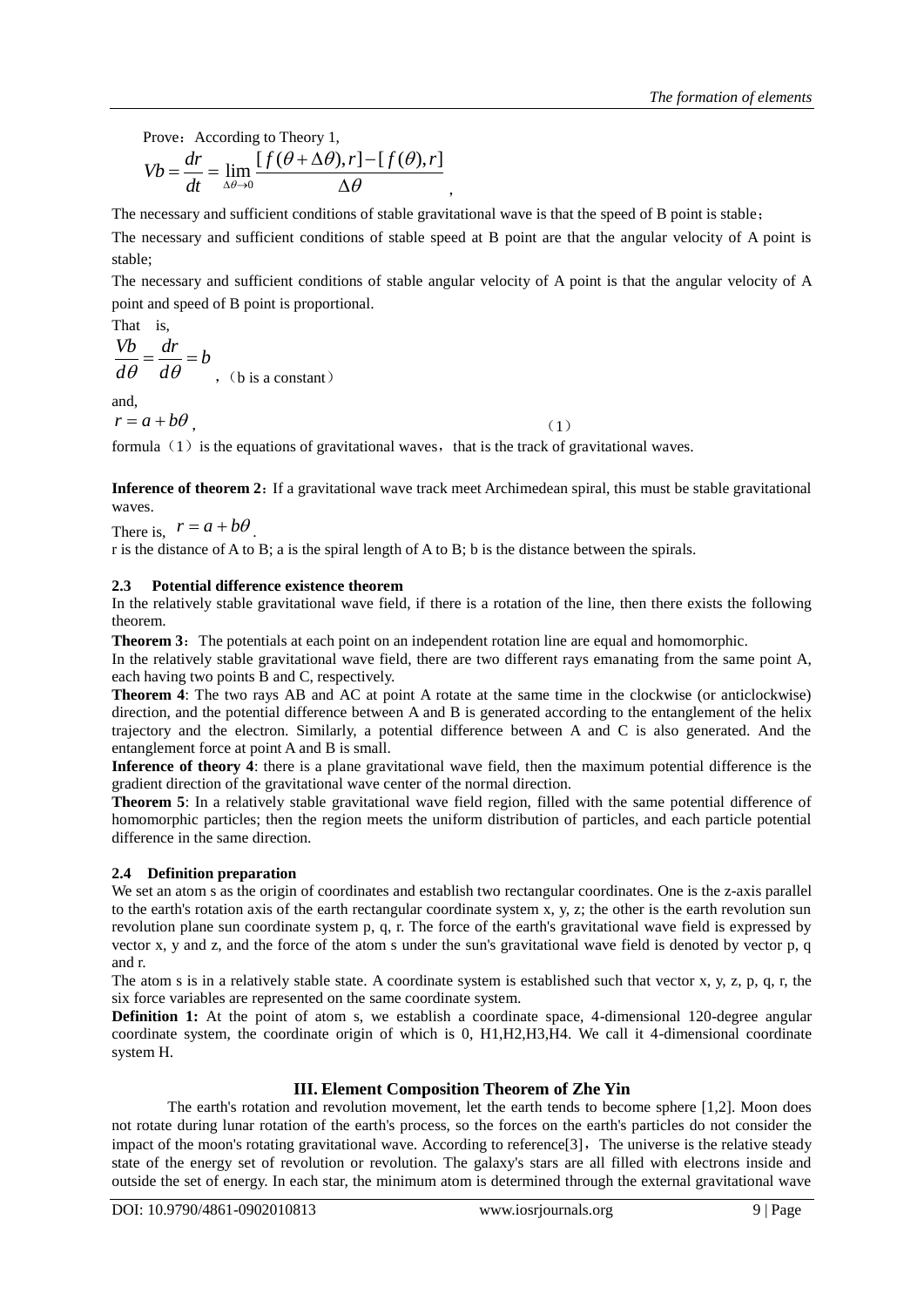field and the role of gravity (field the equilibrium state from the entanglement and deposition of electrons). The atomic weights of the smallest atoms of each star are different. The smallest atom of the earth is a hydrogen atom.

**Theorem1:** All the substances on earth are made up of different combinations of hydrogen atoms. The combination of hydrogen atoms satisfies certain law, we study the composition of basis of the base of the hydrogen atom in the following. That is, the mathematical description of the gravitational wave.

#### **3.1 Mathematical model of combined gravitational force field**

We set the rectangular coordinates x, y, z on the earth and the rectangular coordinates p, q, r on the Earth's orbital plane. The particle s is the coordinate origin. There are the following variable field mathematical models.

| $\int x^3(t) = a_{11}x + a_{12}y + a_{13}z + w_1(t)$<br>$\begin{cases} y'(t) = a_{21}x + a_{22}y + a_{23}z + w_2(t) \end{cases}$<br>$\begin{pmatrix} z'(t) = a_{31}x + a_{32}y + a_{33}z + w_3(t) \end{pmatrix}$ | 2)  |
|------------------------------------------------------------------------------------------------------------------------------------------------------------------------------------------------------------------|-----|
| $\int p'(t)=b_{11}p+b_{12}q+b_{13}r+e_1(t)$<br>$\begin{cases} q'(t) = b_{21}p + b_{22}q + b_{23}r + e_2(t) \end{cases}$<br>$\int r'(t) = b_{31}p + b_{32}q + b_{33}r + e_3(t)$                                   | (3) |

Formula(2) is the variable force field model in the rectangular coordinates on earth (referred to as the earth rectangular coordinates ), formula(3) is the variable force field model in the rectangular coordinates on the earth revolution plane(referred to as the sun rectangular coordinates). The variable force function is derivable because it is helix. The Taylor expansion or Lagrangian expansion can be used to elicit the above two mathematical models.

x, y, z is the force function of the particle s in the earth variable force field, in the earth rectangular coordinates. p,q,r is the force function of the particle s in the sun variable force field, in the sun rectangular coordinates.

 $w_1(t)$  is the nonlinear factor of the earth rectangular coordinates in the x – direction.  $w_2(t)$  is the nonlinear factor of the earth rectangular coordinates in the y – direction.  $w_3(t)$  is the nonlinear factor of the earth rectangular coordinates in the z- direction.

 $e_1(t)$  is the nonlinear factor of the sun rectangular coordinates in the p– direction.

 $e_2(t)$  is the nonlinear factor of the sun rectangular coordinates in the q– direction.

 $e_3(t)$  is the nonlinear factor of the sun rectangular coordinates in the r– direction. **t** is the time variable.

There is

$$
\begin{array}{l} \frac{d}{dt}{y\choose z} = \binom{a_{11}}{a_{21}}\frac{a_{12}}{a_{23}}\frac{a_{13}}{a_{33}}\binom{x}{y} + \binom{w_1}{w_2} \\ \frac{d}{dt}{y\choose r} = \binom{b_{11}}{b_{12}}\frac{b_{13}}{b_{13}}\binom{p}{y} + \binom{e_1}{e_2} \\ \frac{d}{dt}{y\choose r} = \binom{b_{11}}{b_{21}}\frac{b_{12}}{b_{23}}\frac{b_{13}}{b_{33}}\binom{p}{r} + \binom{e_1}{e_2} \end{array}
$$

Among them,  $A_{ij} = \begin{bmatrix} 1 & 0 \\ 0 & 0 \end{bmatrix}$  $a_{11} a_{12} a_{13}$  $a_{21} a_{22} a_{23}$ a<sub>31</sub> a<sub>32</sub> a<sub>33</sub>  $\vert$ , B<sub>ij</sub>= $\vert$  $b_{11} b_{12} b_{13}$  $b_{21} b_{22} b_{23}$  $b_{31} b_{32} b_{33}$ i[s coefficient](javascript:void(0);) [matrix.](javascript:void(0);)

There is function  $G$ , which makes

$$
\binom{x}{y} = G\binom{p}{r}.
$$

The variable force field is the premise of energy conversion and energy generation. Earth movement tends to sphere, so the limits of change of the [coefficient](javascript:void(0);) matrix  $A_{ij}$  and  $B_{ij}$  is unit matrix. (i=1,2,3;j=1,2,3)

#### **3.2 4 - dimensional 120 - degree angular coordinate system H**

**Theorem2**: Any four tetrahedra of the four vertices must fall in the 4-dimensional 120-degree angular coordinate system H "s coordinate axis, through the rotation transformation of coordinate axis.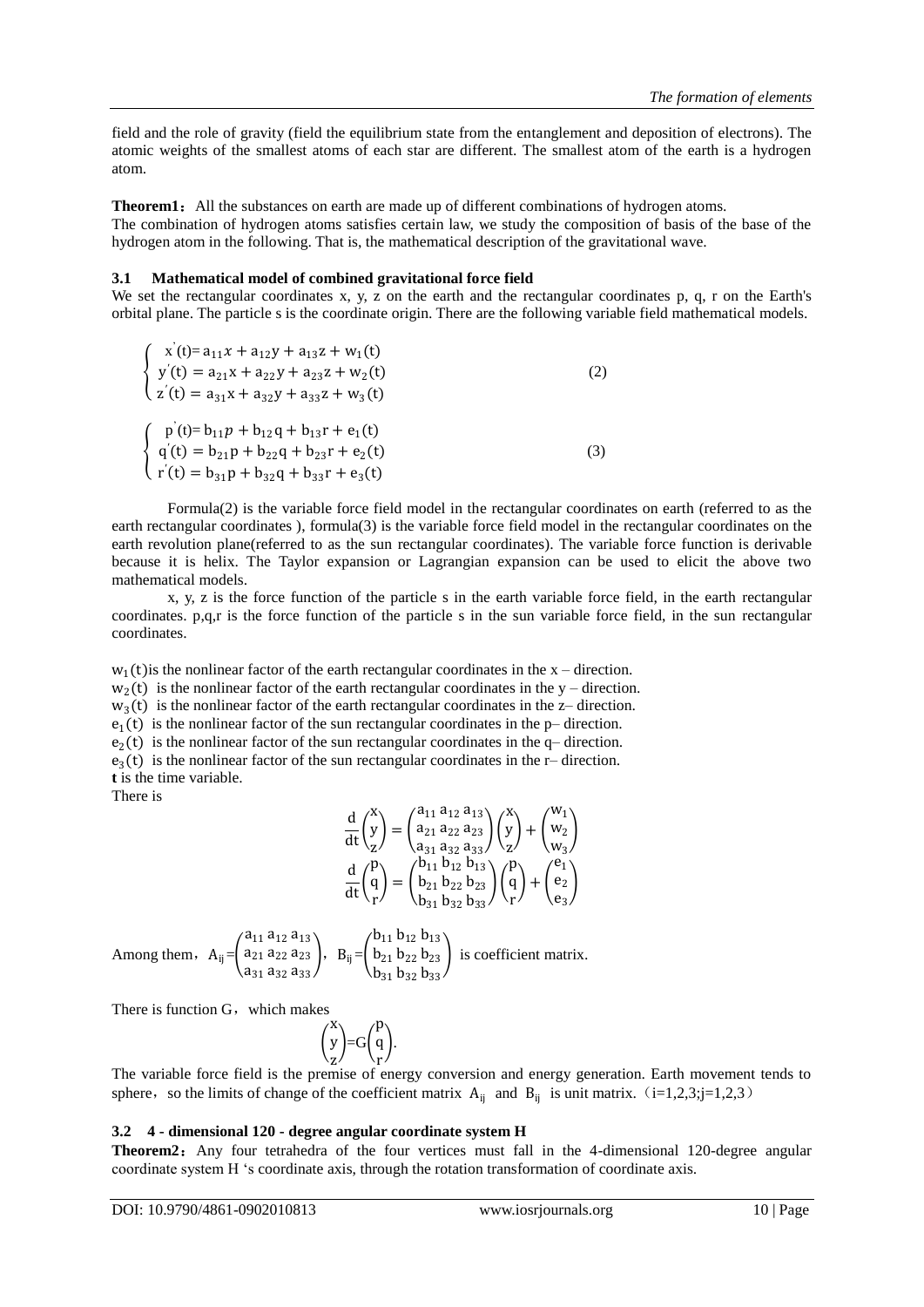Because the tetrahedron is bounded and the sum of the inner product of the six edge vectors is equal to zero, just as the three vertices of a triangle can fall on the coordinate axes of the three-dimensional rectangular coordinates through the rotation transformation of the coordinate axes.

The angle between earth's rotation axis and the ecliptic plane is 23 degrees 26 points, the earth's rotation coordinate system with the earth's revolution on the plane of the sun rectangular coordinate system between six axes, is always linearly independent. The six sub-vectors of the relative stable particle on the earth are bounded, and the sum of the sub-vectors is equal to zero.

**Theorem 3:** Earth has a relatively stable particle s, the force component of gravitational wave force of s particle on the earth rectangular coordinates xyz is the vector ox, vector oy, and vector oz; the force component of gravitational wave force of s particle on the sun rectangular coordinates pqr is the vector op, vector oq, and vector or. There are A, B, C and D points on each coordinate axis of the coordinate system of the four-dimensional 120-degree angle coordinate system H (H1, H2, H3, H4) as following:

vector ox= vector OA- vector OB;

vector oy= vector OA- vector OC; vector oz= vector OA- vector OD; vector op= vector OB- vector OC;

vector oq= vector OB- vector OD;

vector or= vector OC- vector OD;

And, because

vector  $ox+$  vector  $oy+$  vector  $oz+$  vector  $op+$  vector  $oq+$  vector  $or =$  vector  $0$ ,

so there exists

 $(\text{vector OA}-\text{vector OB}) + (\text{vector OA}-\text{vector OC}) + (\text{vector OA}-\text{vector OD})$ 

 $+$  (vector OB- vector OC) + (vector OB- vector OD) + (vector OC- vector OD) = vector 0.

**Definition 2:** The four unit vectors h1, h2, h3, h4 on the H coordinate system are the basic basis of the description of the force vector representation of the steady state of the earth.

**Theorem 4:** The basic structure of atoms on the earth is based on the basic basis of the coefficient of composition times, tetrahedral structure of the combination. Four tetrahedrons correspond to neutrons and six boundaries to protons.

The three particles (three hydrogen atoms) between the two vertices of the tetrahedron are linearly arranged. In the combined gravitational wave field of the earth and the sun, electrons rotate linearly in a spiral motion. The particle in the middle must be charged, that is protons (there is potential difference). According to the existence theorem of potential difference 5, in a region of homomorphic gravitational wave field filled with homomorphic particles with the same potential difference, the particles in the region are uniformly distributed and the direction of potential difference of each particle is the same. Therefore, there is only one state (the same potential) between the four vertices of the tetrahedron and the adjacent vertices of other atoms. This node has no potential difference, that is, neutrons. Neutron equivalent to the reservoir, the proton is equivalent to the river. Neutrons can overlap, with potential capacity, play the role of storage power. Proton has a potential difference, play a role in the production of electricity.

**Theorem 5** (**Theorem of neutron**): Neutrons have the role of electronic energy storage, and overflow when they are fully charged.

#### **3.3 The composition of substance**

**Definition 3:** The basic basis block is defined as a linear combination of six edge vectors of one tetrahedron, and six protons correspondence;

**The second basic base block** is defined as a linear combination of nine edge vectors of two tetrahedrons, and nine protons correspondence

**The third basic base block** is defined as a linear combination of 10 edge vectors of two tetrahedrons, and 10 protons correspondence(Four corners, plus two diagonal).

**Theorem 6:** All the atomic structures of the earth's matter have the following general expression:

The number of protons (the number of nuclear charges) of an atom consisting of the basic base block: **K1 = 6m + n**. Here n is a natural number from 0 to 5 and represents the number of residual charges other than the basic base block, and m is a natural number representing the number of the base block tetrahedra.

The number of protons (the number of nuclear charges) of an atom consisting of the second basic base block: **K2** = 9m + n. Here n is a natural number from 0 to 8 and represents the number of residual charges other than the second basic base block, and m is a natural number representing the number of the second basic base block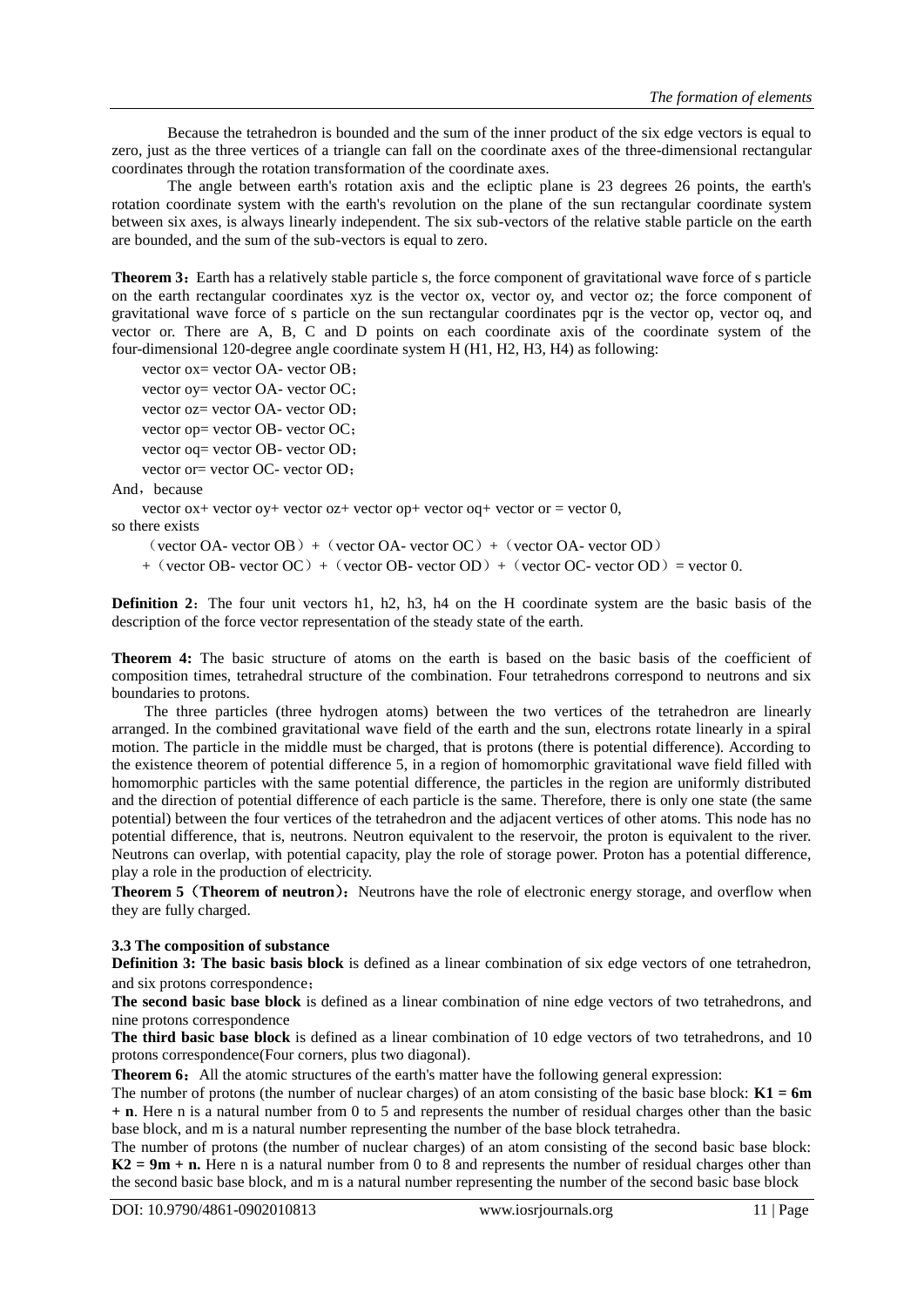The number of protons (the number of nuclear charges) of an atom consisting of the third basic base block: **K3 = 10m + n**. Here n is a natural number from 0 to 9 and represents the number of residual charges other than the third basic base block, and m is a natural number representing the number of the third basic base block

**Inference of theorem 6:** According to the differences of symmetry and stability of the atomic structure, the isotopes of the atoms composed of the second and third base blocks are more than the isotopes of the atoms composed of the basic base block isotopes.

**Theorem 7(The theorem of the electric field around atom):** The residual charge of the steady state atom is in the space around the atom, forming the following 6 kinds of state of power intensity ratio (basic basic block as an example):  $0, +1$  -5,  $+2$  -4,  $+3$  -3,  $+4$  -2,  $+5$  -1. Divide the space around the atom according to the positive and negative power intensity ratio. The sum of the positive charges is equal to the sum of the negative charges. The smaller the absolute value of power intensity ratio is, the stronger the electric power is, and the smaller the surrounding space occupies. The larger the absolute value of power intensity ratio is, the weaker the electric power is and the bigger the surrounding space occupies. The entanglement strength is inversely proportional to the occupied space.

Description: "0" is equal to not charged, "+1 -5" is equal with has 1 strong electricity and 5 weak -1 electricity; "+2 -4"is equal with has 2 strong electricity and 4 weak -1 electricity; "+3 -3"is equal with has 3 strong electricity and 3 weak -1 electricity; "+4 -2"is equal with has 4 strong electricity and 2 weak -1 electricity; " $+5$ -1"is equal with has 5 strong electricity and 1 weak -1 electricity.

**Theorem 8 (law of the periodic nature of the atomic properties):** the number of charges other than basis base blocks of atom determines the periodic nature of the atom. If the residual charge is same, then they are the same family or have similar nature.

**Theorem 9:** The atoms of element numbers 5 to 12 in the periodic table are composed of the third basic base block  $(K3 = 10m + n)$ . In addition, the atoms of element numbers 1 to 56 are composed of basic base blocks **(K1=6m+n).** The lanthanide atoms of elements numbers 57 to 71 consist of k1 and k2 product union bases **(K4**   $= k1 \times k2 + 3 + n$ ,  $n = 0-14$ ), and the number of lanthanide atoms is equal to 15, because (k1 + k2 = 6 +9 = 15) is also very natural, lanthanide first atom residual charge is equal to 3 is also normal. element number 72 to 88 atoms are the sum of the product of k1, k2 and k3,**(K5=5k1+2k2+2k3+4+n**,**n=0-16)**.And the number of remaining charges of the first atom equal to 4 is also normal. the actinide atom of the elements number 89 to 103 is the sum of the product of k1, k2 and k3, **(K6=k1×k2+2k3+2k1+3+n**,**n=0-14)**the actinides are equal to 15, because  $(k1 + k2 = 6 + 9 = 15)$  is also very natural. The atomic number of the element number 104 to 118 is composed of the k1, k2 and k3 combined base blocks **(K7=k1+6k2+4k3+4+n**,**n=0-14)**, the first atomic residual charge number is equal to 4 is also normal.

Relative to metal atoms, nonmetallic atoms have the relatively small number of charges in the basis of the basic block within, resulting in the formation of negative charge around the field strength. But the cohesion between the basic blocks between the atoms is not strong, highlighting the gravitational wave field and the sun's gravitational wave field strength of the gap. That leads to the degradation of the 4-dimensional 120-degree angular coordinate system. The third base block structure tends to be planar structure.

**Theorem 10 (non-metal theorem):** the non-metallic atoms of the third basic block of internal particles, the asymmetric unstable force conditions, and gradually meet the four-dimensional 120-degree angular coordinate system degenerate into three-dimensional 120-degree angular coordinates, or a planar six-dimensional 60-degree angular coordinate system. And the sum of the inner products of the six force components is equal to zero. Space tetrahedron basic base block structure gradually tends to be planar hexagonal structure.

For example, graphite is a non-metallic carbon structure for the layered hexagonal and diamond is a metal hexahedron spatial structure of carbon. Non-metallic liquid closed curing (to reduce the role of the earth's gravitational waves), could acquire metal state crystals.

## **IV. Conclusion**

In this paper, the composition of the earth's matter is solved and the relationship between protons and neutrons is clarified. The substance is a combination of hydrogen atoms, and three basic blocks of earth material are proposed. A new inter atomic periodic law is proposed. And the theoretical basis for the future discovery and manufacture of new elements and different forms were proposed. In this paper, the carbonation of water, the research of the real role of (OH) will play a role. The structural stratification and multi-neutralization is the best choice in the process of storage battery selection.